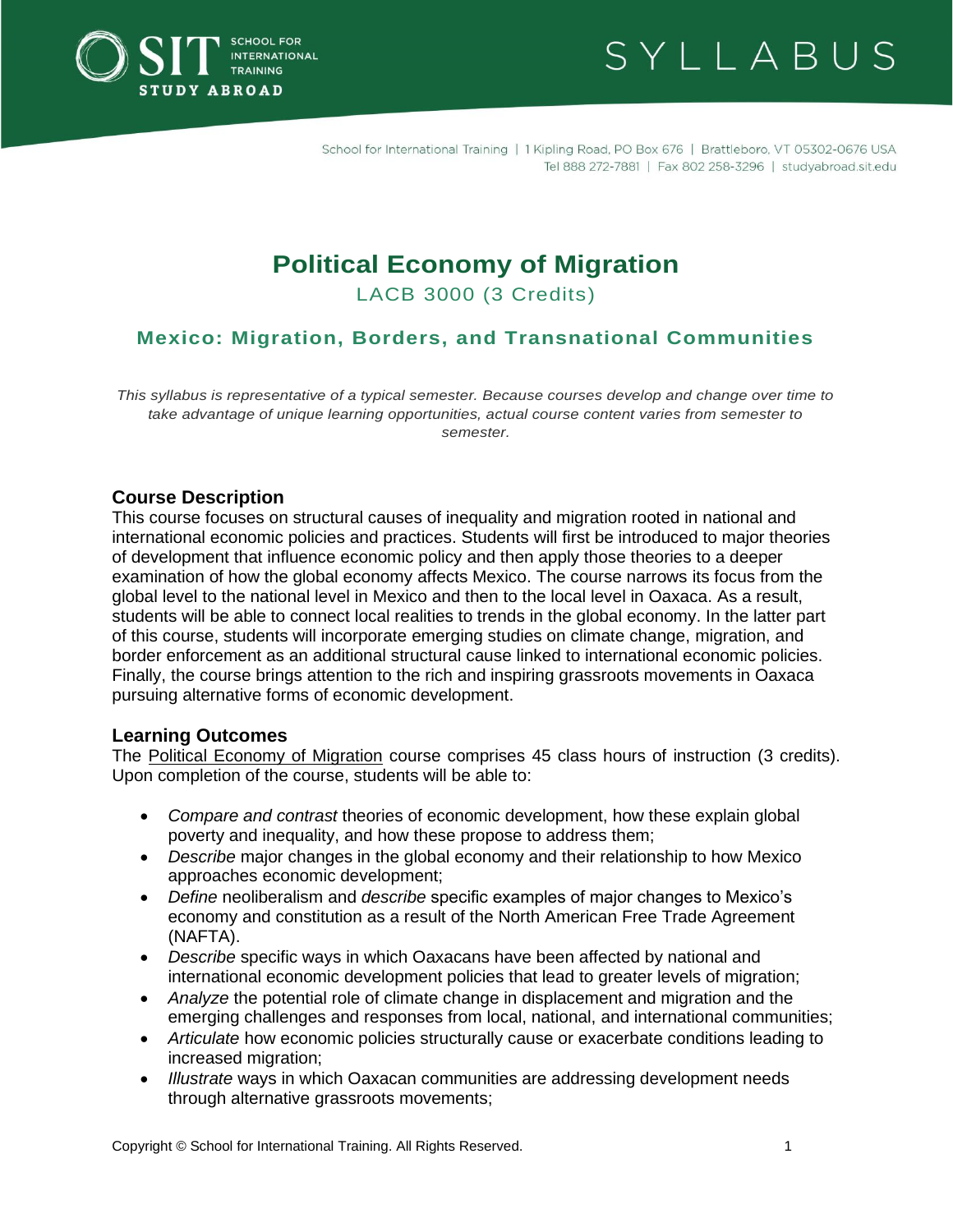## **Language of Instruction**

This course is taught in English and Spanish, with readings, lectures, and discussions happening in either or both languages depending on the context.

## **Instructional Methods**

SIT's teaching and learning philosophy is grounded in the experiential learning theory developed by Kolb (1984; 2015) and informed by various scholars, such as Dewey, Piaget, Lewin, among others. Experiential learning theory recognizes that learning is an active process that is not confined to the formal curriculum; "knowledge is created through the transformation of experience" (Kolb, 2015, p. 49). Learning involves both content and process. Learning is holistic and happens through various life experiences upon which students draw to generate new ways of knowing and being. Learning involves a community and is a lifelong endeavor. Learning is transformational. The suggested four step-cycle of a *concrete experience*, *reflective observation*, *abstract conceptualization*, and *active experimentation* embedded in the experiential learning model is not linear and might not always happen in that specific order, as any learning is highly context dependent. These stages of taking part in a shared experience; reflecting on that experience by describing and interpreting it; challenging their own assumptions and beliefs to generate new knowledge; and ultimately applying new knowledge, awareness, skills, and attitudes in a variety of situations and contexts are important for students to engage in to become empowered lifelong learners.

# **Course Schedule**

*\*Please be aware that topics and excursions may vary to take advantage of any emerging events, to accommodate changes in our lecturers' availability, and to respect any changes that would affect student safety. Students will be notified if this occurs.*

*The following modules occur during the first four weeks of program time in Oaxaca.* 

## **Module 1: Introduction to Development & Inequality**

There are a great number of measurement tools, theories, and practices often managed by "developed" nations aimed at improving people's quality of life around the world. This module will examine the historical context that shaped the predominant development paradigms guiding practices today and use a critical lens to understand how and why development has and has not succeeded in decreasing poverty and inequality. This module will provide students with important new analytical frameworks that can be used as a foundation for understanding contemporary economic, environmental, and political issues related to inequality and migration in Mexico and beyond.

Cammack, P. (2014). *Global Politics: A new Introduction* (Edkins, J., & Zehfuss, M., Eds.). London: Routledge.

- Chapter 19: "Why are some people better off than others?"

Peet, R., & Hartwick, E. (2015). *Theories of Development: Contentions, Arguments, Alternatives* (3rd ed.). New York: Guilford.

Chapter 1: "Introduction: Growth versus Development"

Copyright © School for International Training. All Rights Reserved. 2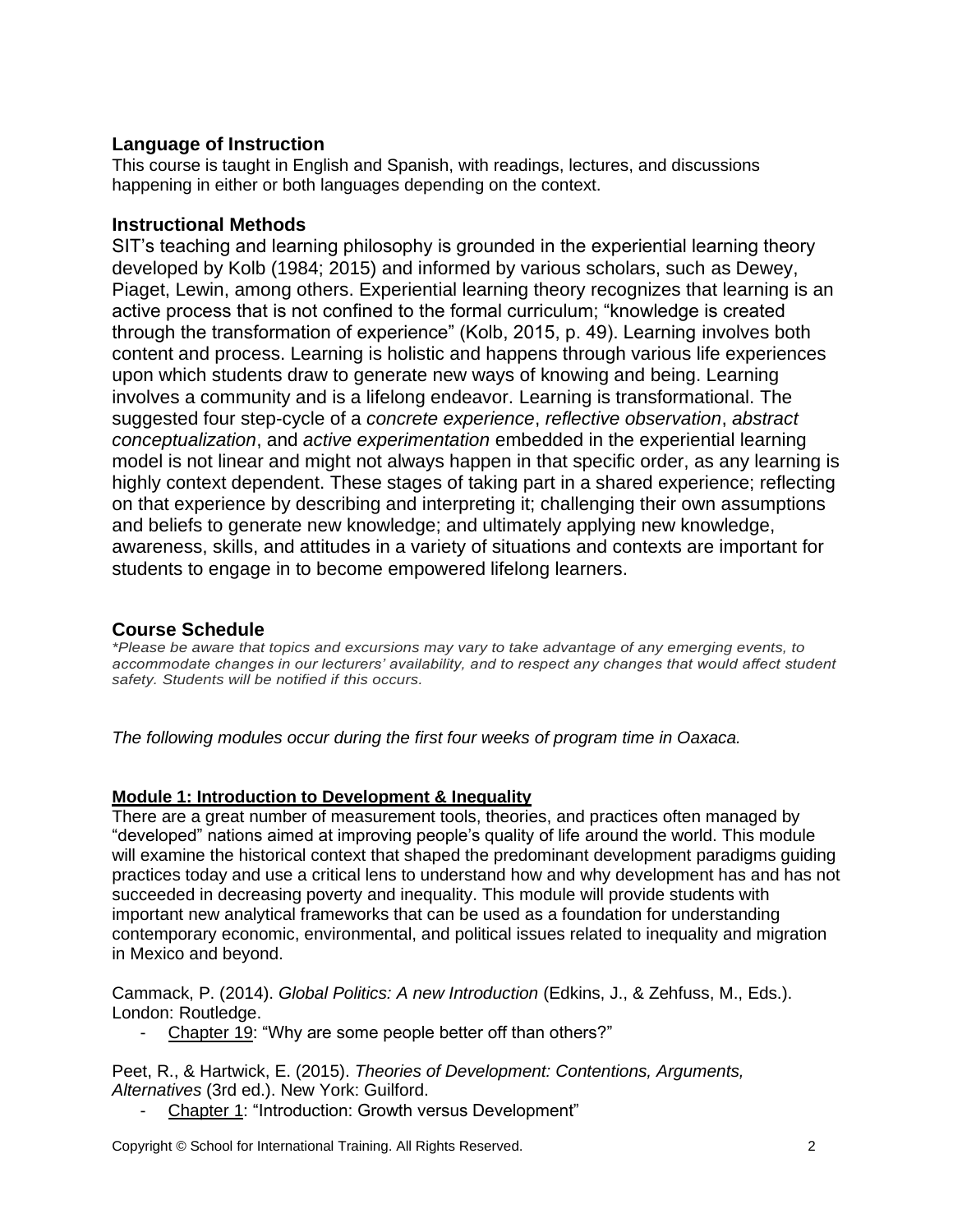- Chapter 3: "From Keynesian Economics to Neoliberalism"

Robbins, P., Hintz, J., & Moore, S. A. (2014). *Environment and Society: A Critical Introduction*. Chichester: Wiley-Blackwell.

- Chapter 7: "Political Economy"

## **Module 2: Mexico in the Global Economy**

Students will apply development concepts from the first module to an examination of how global economic processes influence changes in Mexico. Likewise, students will consider the ways in which the Mexican state leverages shifts in the global economy to institute change at home. Through an exploration of historical changes leading to the present moment, this module will allow students to place contemporary realities of Mexico, and specifically Oaxaca, in the context of historical economic and environmental change. As a result, students will have a strong grasp on the specific ways in which economies evolve for financial, social, political, and environmental reasons.

Weaver, F. S. (2000). *Latin America in the World Economy Mercantile Colonialism to Global Capitalism*. Boulder, CO: Westview Press.

- Chapter 5: "Import Substitution and Semi-Industrialization in Latin America, 1930-1970s"
- Chapter 7: "Debt, Democracy, and Uncertain Transformations: Latin America in a New World"

Morton, A. D. (2011). *Revolution and State in Modern Mexico: The Political Economy of Uneven Development*. Lanham: Rowman & Littlefield, Inc.

- Chapter 2: "Mexican Revolution, Primitive Accumulation, Passive Revolution"
- Chapter 3: "Capital Accumulation, State Formation, and Import Substitution Industrialization"

## **Module 3: Mexico and Central America in the the Neoliberal Era**

This module focuses on economic changes beginning in the 1980s that contributed to the spike in unauthorized migration to the United States when close to 1 million people were apprehended by the US Border Patrol per year. These economic policies, commonly referred to as "neoliberal", included broad privatization, the North American Free Trade Agreement (NAFTA), and the Central American Free Trade Agreement (CAFTA). In this module, students will develop a comprehensive understanding of the contemporary economic moment and how it influences migration patterns.

Dickinson, E. (2017). *Globalization & Migration: a world in motion*. Lanham: Rowman & Littlefield.

- Chapter 3: The Global South

Morton, A. D. (2011). *Revolution and State in Modern Mexico: The Political Economy of Uneven Development*. Lanham: Rowman & Littlefield, Inc.

- Chapter 4: "Neoliberalism and Structural Change within the Global Political Economy of Uneven Development"
- Chapter 7: "Uneven Agrarian Development and the Resistance of the EZLN"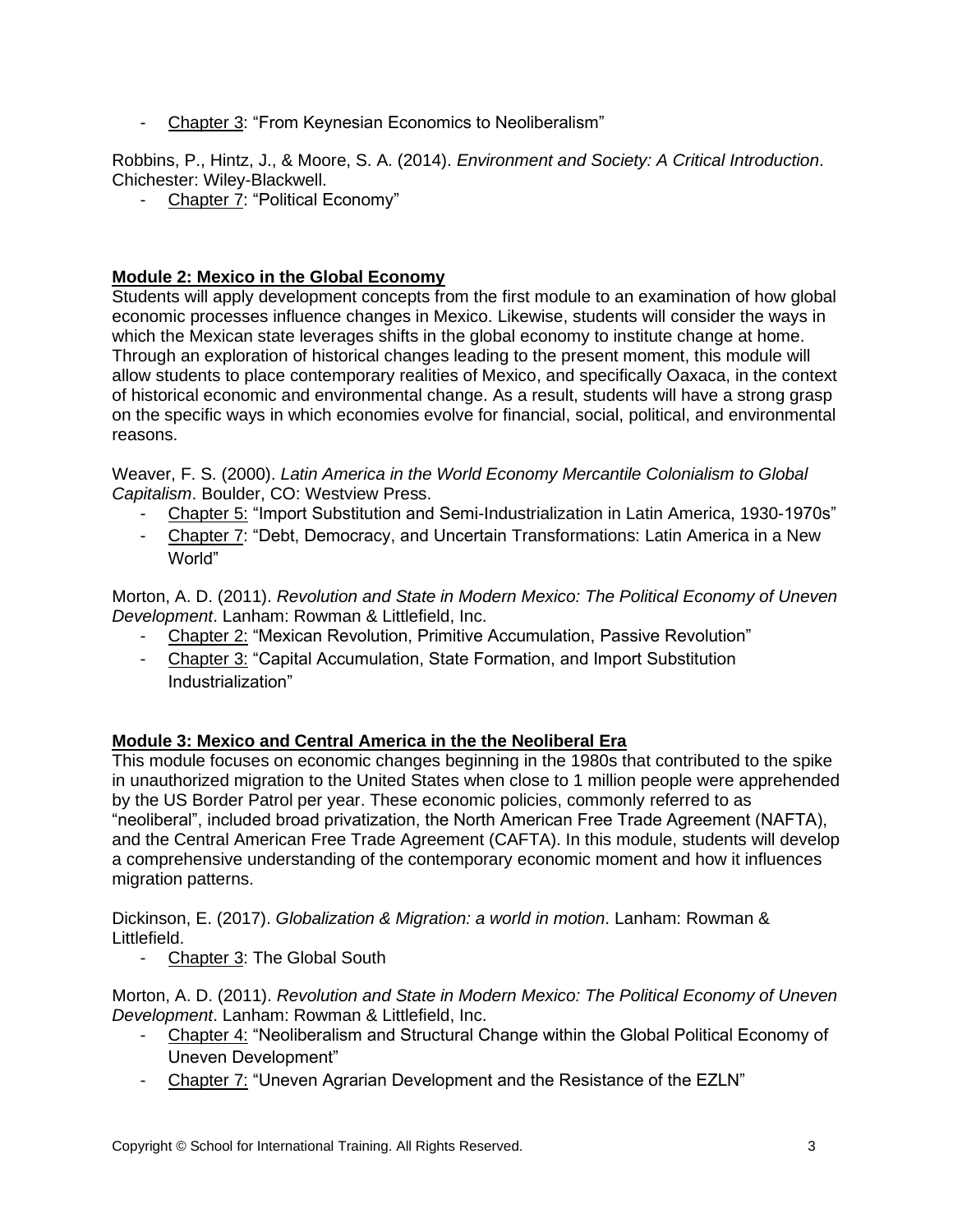Bacon, D. (2014). *Right to Stay Home: How US Policy Drives Mexican Migration*. Boston: Beacon Press.

- Chapter 1: "From Perote to Tar Heel"

#### **Module 4: Root Causes of Migration in Oaxaca**

In Module 4 students will focus on the specific ways neoliberal economics has affected communities in Oaxaca. Students will compare and contrast findings in the readings with the analyses of local community members and experts who can provide nuanced perspectives about the ways in which international economic policies have affected their livelihoods and whether they influenced their decisions to migrate to the United States.

Bacon, D. (2008). Illegal People: How Globalization Creates Migration and Criminalizes Immigrants. Boston: Beacon Press.

- Chapter 2: "Why Did We Come?"
- Chapter 3: "Displacement and Migration"

Bacon, D. (2014). *Right to Stay Home: How US Policy Drives Mexican Migration*. Boston: Beacon Press.

- Chapter 2: "Cursed by Gold or Blessed by Corn"

Wright, A. L. (2005). *The Death of Ramón González: The Modern Agricultural Dilemma*. Austin: University of Texas Press.

- Chapter 6: "Technology and Conflict"

#### **\*\*Course breaks for 10-14 day Southern Border Excursion\*\***

*The following modules occur during the final three weeks of program time in Oaxaca prior to the independent period.* 

#### **Module 5: Climate Change and Migration**

In this module, students will integrate the role of climate change into their analysis of the structural causes of migration. Climate change directly results from carbon emissions in an industrial, growth-based global economy based where there remains considerable inequality in which nations contribute the most to climate change and which nations will be most affecting by rising global temperatures. Students will grapple with the challenges of identifying migration specifically resulting from environmental changes, the debates around whether to create an official category for climate "refugees", and the role of increasing efforts to seal international boundaries in anticipation of more migration from climate change.

White, G. (2011). *Climate Change and Migration: Security and Borders in a Warming World*. Oxford: Oxford University Press.

- Chapter 1: "Climate-Induced Migration: An Essentially Contested Concept"

Barnett, J. and Webber, M. (2012). *Climate change and displacement: multidisciplinary perspectives* (McAdam, J., Ed.). Oxford: Hart Publishing.

- Chapter 3: "Migration as Adaptation: Opportunities and Limits"

Miller, T. (2017). *Storming the wall: climate change, migration, and homeland security*. San Francisco, CA: City Lights Books.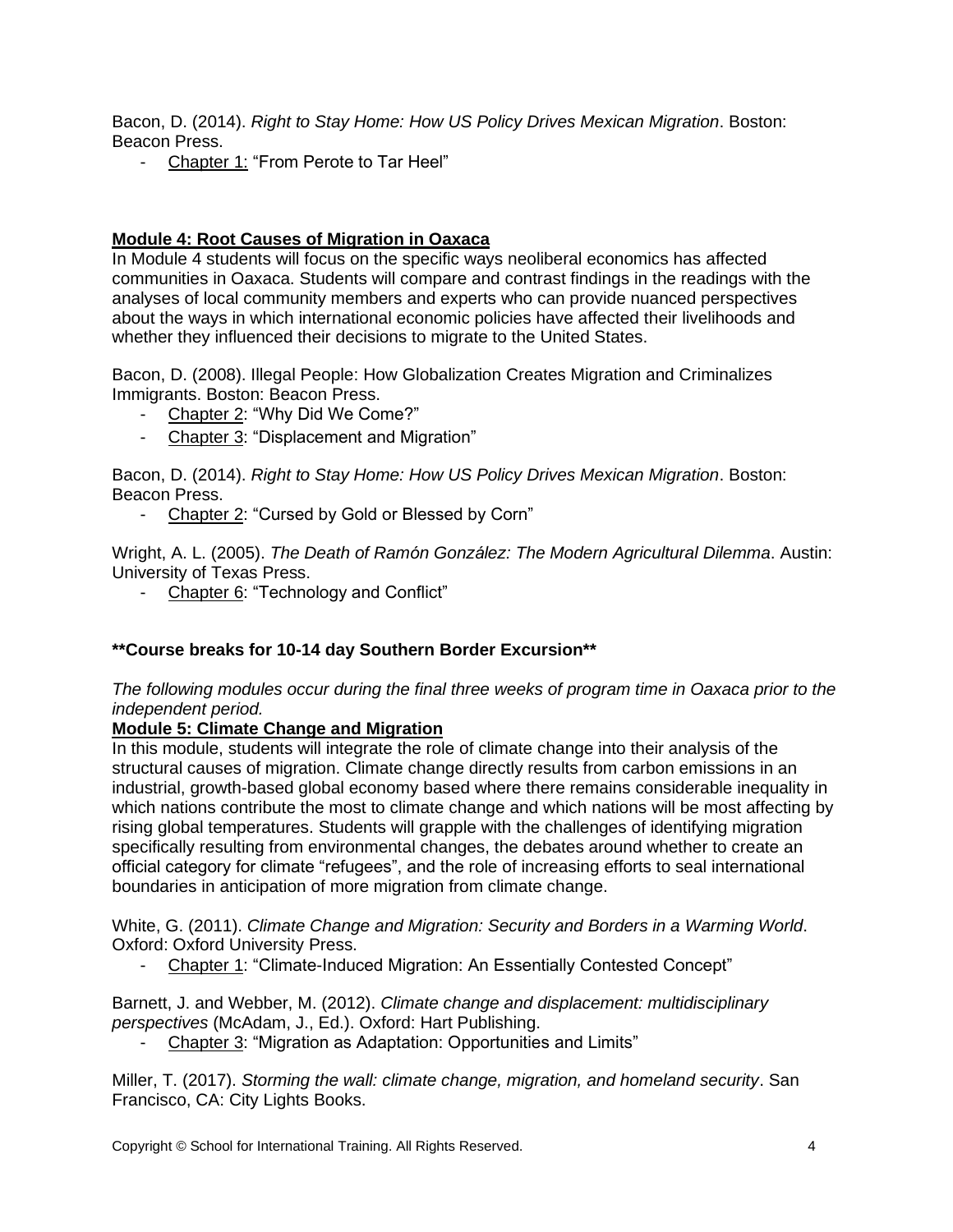Chapter 1: "On the Front Lines of Climate and Borders"

#### **Module 6: Oaxaca and Opportunities for the Future**

In this module, students will focus on efforts to address poverty and inequality being carried out in Oaxaca by local and international NGOs and the federal and state governments. Students will also examine development visions from the bottom up as they learn from urban and rural grassroots movements pioneering alternative projects aimed at establishing viable futures for their communities. Students will discuss and apply their knowledge of economic development to these different approaches and consider the potential they have for reducing people's need to migrate.

Esteva, G., Babones, S. J., & Babcicky, P. (2013). *The Future of Global Development: A Radical Manifesto*. Bristol: Policy Press.

## **Evaluation and Grading Criteria**

#### Description of Assignments:

**Participation:** All students are expected to come to class prepared to discuss assigned readings, to listen attentively to any lectures, to seek to understand the perspectives of their peers, to share thoughts and opinions about the topics of the course, and to otherwise engage in healthy exploration of the course themes in order to contribute to the collective learning of the group. (10%)

**Oral Presentation:** In pairs or small groups, students will present an economic development theory, an example of how it was applied in Mexico, and the short and long-term results of its application. (20%)

**Paradigms Journal:** Students will be introduced to numerous new concepts, paradigms, and theories throughout this course. Each student will keep a journal in which they record these new paradigms, define them, and critically reflect on their significance and value. Journals will be submitted four times over the course of the semester. (20%)

**Futures Presentation:** With their choice of medium, students will make presentations about possibilities for what sustainable, viable futures could look like for communities in Oaxaca and beyond. Students will draw from course readings and discussions, guest lectures, site visits, and other activities during the program. In their presentations, students will need to identify key problems and obstacles as well as concrete opportunities. (20%)

**Final Essay:** In the final essay, students will draw from their learning throughout this course to compare and contrast the economic challenges and local strategies of two communities visited in Oaxaca during the excursions. Students will need to consider historic economic changes stemming from global and national economic policies, environmental changes, the role of migration and remittances, cultural and consumption changes, and current efforts the communities are implementing to create viable futures. It is important that students take good notes during the excursions and begin this essay early in the semester as the excursions are spread out. (30%)